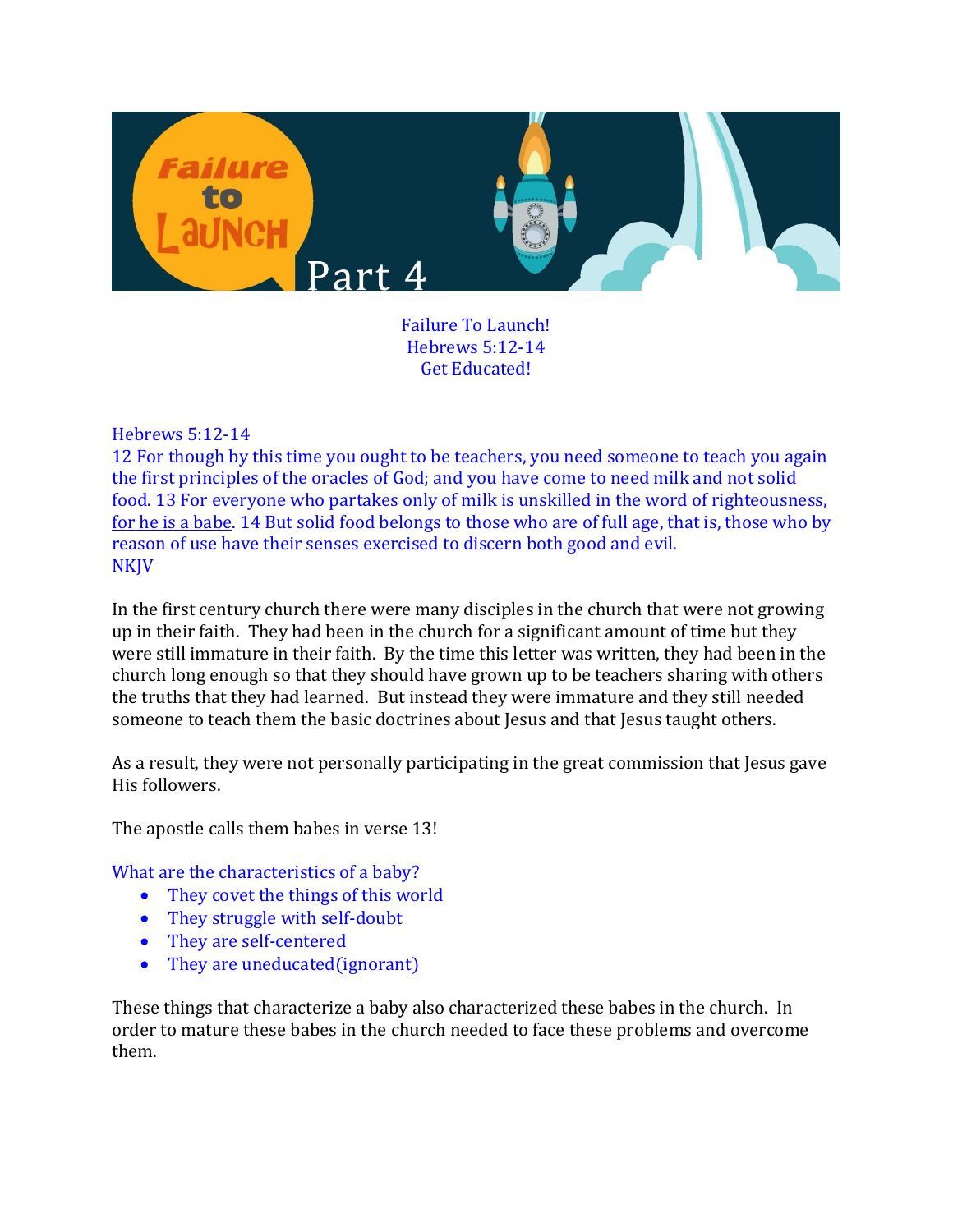This morning we are going to examine the  $4<sup>th</sup>$  characteristic of a babe in Christ-babes are uneducated. We are going to discover why these babes in the church were uneducated about Jesus and His teachings even though they had been in the church for a significant period of time.

These babes in Christ had the best teachers. They did not have the New Testament yet but they were taught by the apostles of Jesus and the elders that the apostles had appointed. One example that demonstrates they had the best instruction is this letter from an Apostle.

These babes in Christ were not uneducated because they lacked good instruction. They were uneducated for the following reasons.

1. They were uneducated babes in Christ because they were not studying what they were being taught.

They were not taking what they were hearing about Jesus and His teachings and studying what they learned until they had it.

The apostle Paul mentored a young man name Timothy. He then appointed Timothy to be the apostle to the church at Ephesus. After he sent Timothy to do this work, he wrote him 2 letters.

Paul said to Timothy in one of those letters…

2 Tim 2:15 15 Study to shew thyself approved unto God, a workman that needeth not to be ashamed, rightly dividing the word of truth. KJV

Why were these babes in Christ negligent about studying? Hebrews 6:11-12

11 And we desire that each one of you show the same diligence to the full assurance of hope until the end, 12 that you do not become sluggish, but imitate those who through faith and patience inherit the promises. NKJV

 Diligence comes from the Greek word spoude (spoo-day'); "speed", i.e. (by implication) despatch, eagerness, earnestness:

It is also translated business, (earnest) care (-fulness), forwardness, haste. The English word study also comes from this Greek Word.

 Sluggish comes from the Greek word nothros (no-thros'); sluggish, i.e. (literally) lazy, or (figuratively) stupid:

It is also translated dull or slothful.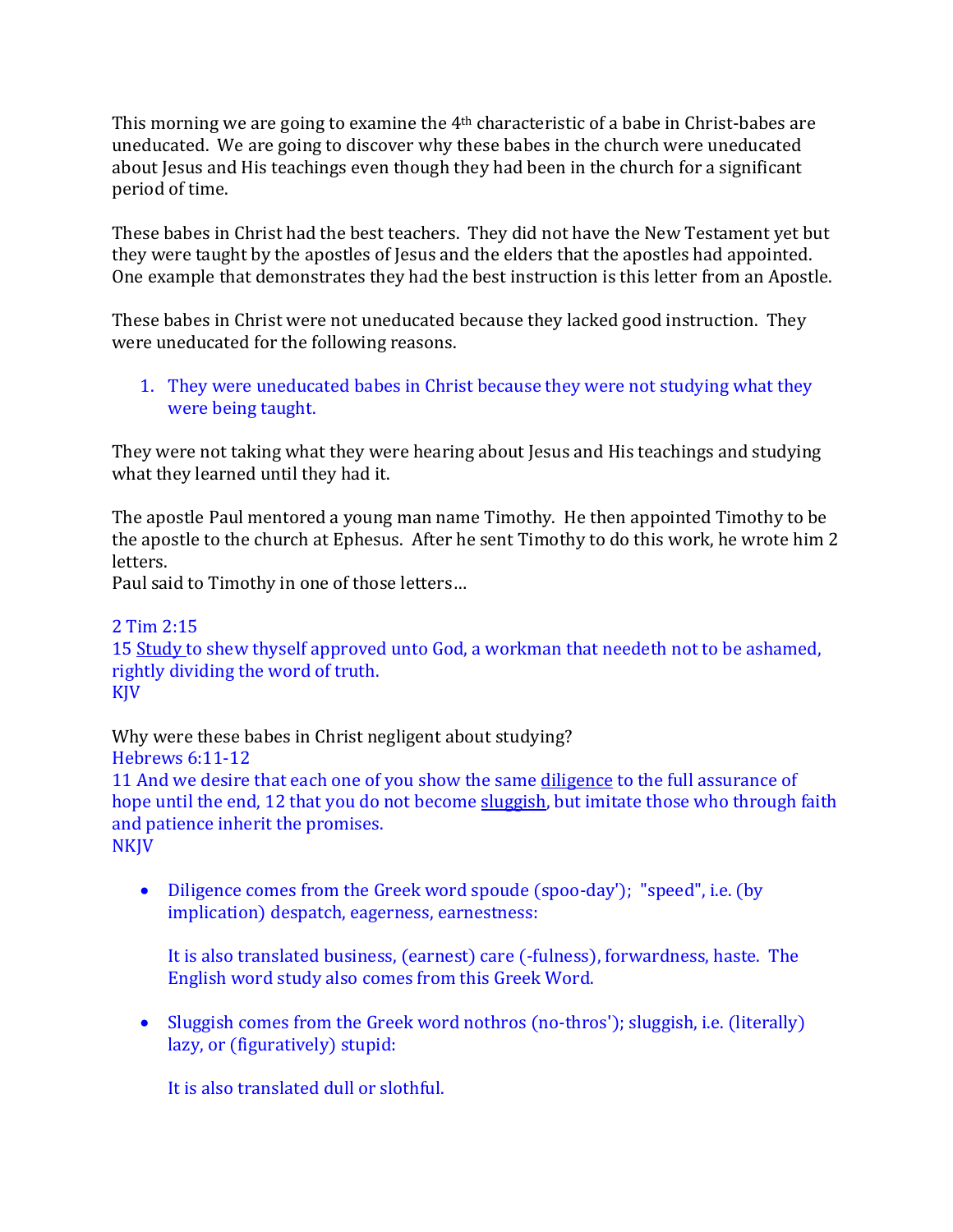These disciples in the church had the same problem that many students have in any school. They did not have a sense of urgency that motivated them to study. Therefore, they were not diligent about studying what they were being taught. They were lazy.

The apostle tried to motivate them to have a sense of urgency. In Heb. 5:12 he told them they were under achieving. In Heb. 6:4-8 he told them they were in danger of dropping out. In Heb. 6:9 he told them he believed in them. (Sounds like a typical teacher that is concerned about their students.)

They had no one to blame but themselves. They were uneducated babes in Christ because they were not diligently studying what they were being taught.

## 2. They were uneducated babes in Christ because they did not pursue a personal relationship with those who could help them mature.

Jesus chose to educate 12 of His disciples by forming a small group and personally sharing life with them. Yes, there were some lectures. We can read the longest recorded lecture in Matthew 5-7 in about 15 minutes.

But the primary way His disciples learned from Jesus was by being personally involved with Him. They were with Him as they shared meals together and discussed life together. They were with Him when they went through trials. They were with Him when He ministered to their fellow disciples. They were with Him when He ministered to the lost.

Every professional educator would agree that this is the most effective way to educate.



It is just not possible for educators to use this approach with very many students due to the large number of students that they are responsible to educate.

The early church was structured so that the primary method of education that Jesus used was available to every member of the church. If a member of the church wanted it, it was available.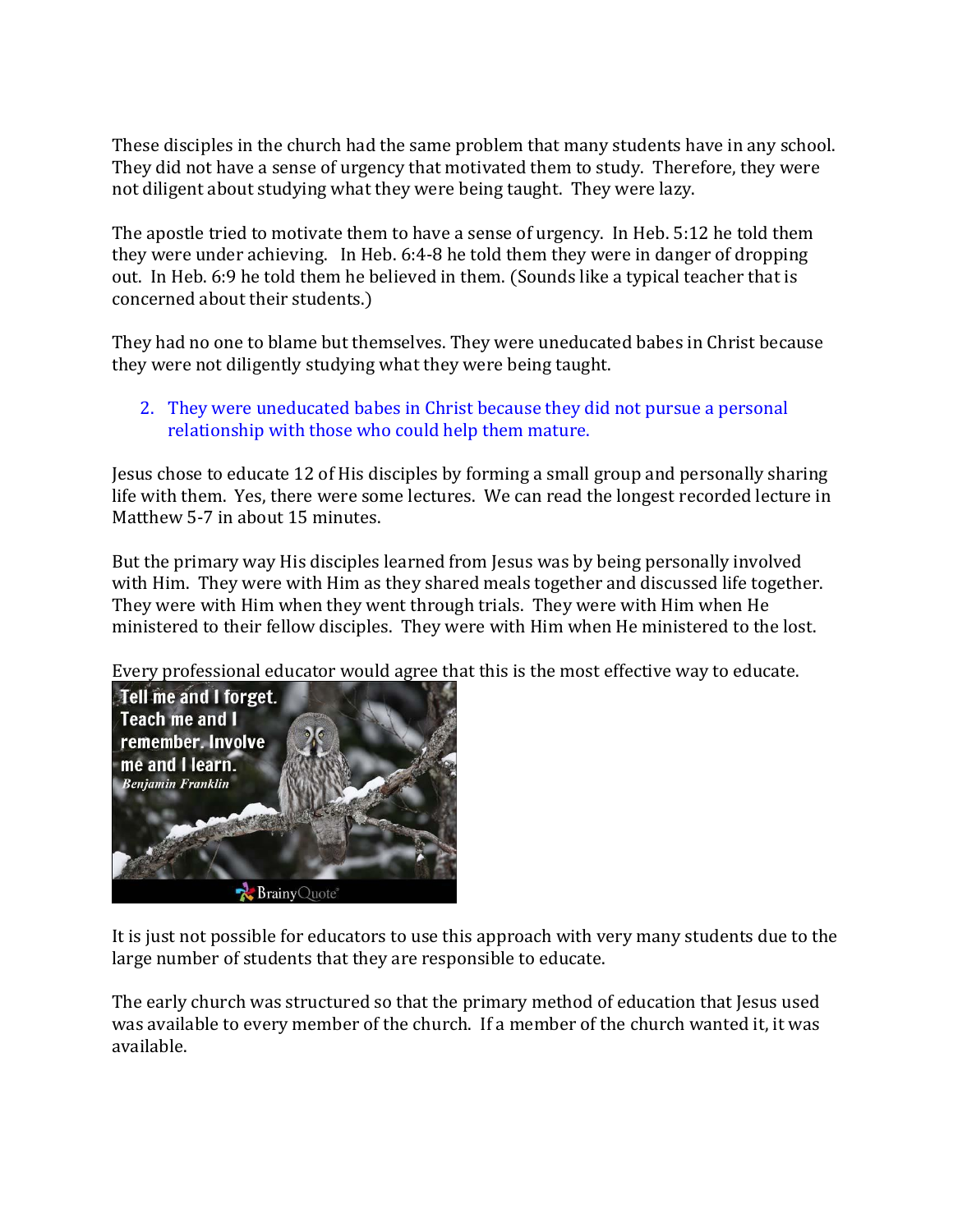But many remained babes in Christ because they did not pursue what was available to them. They did not pursue a personal relationship with those who could help them mature.

3. They were uneducated because they did not use what they learned.

In order to internalize what they learned and for it to become a part of them, they had to use what they had been taught.

Hebrews 5:13-14 13 For everyone who partakes only of milk is unskilled in the word of righteousness, for he is a babe. 14 But solid food belongs to those who are of full age, that is, those who by reason of use have their senses exercised to discern both good and evil. NKJV

If they would have used the teachings of Jesus, the more it would have become a part of them. They would have trained their senses so that what you had learned become a part of their character.

They remained babes in Christ because they did not use what they were taught.

These disciples remained babes in Christ because they were uneducated. They were uneducated because….

- They were not studying what they were being taught.
- They did not pursue a personal relationship and share life with those who could help them learn.
- They were not using what they learned.

George Barna is a social statistician who surveys Americans to understand trends in religion. On September 15, 2016, he published his latest findings. Here are a few of the findings that I found interesting.